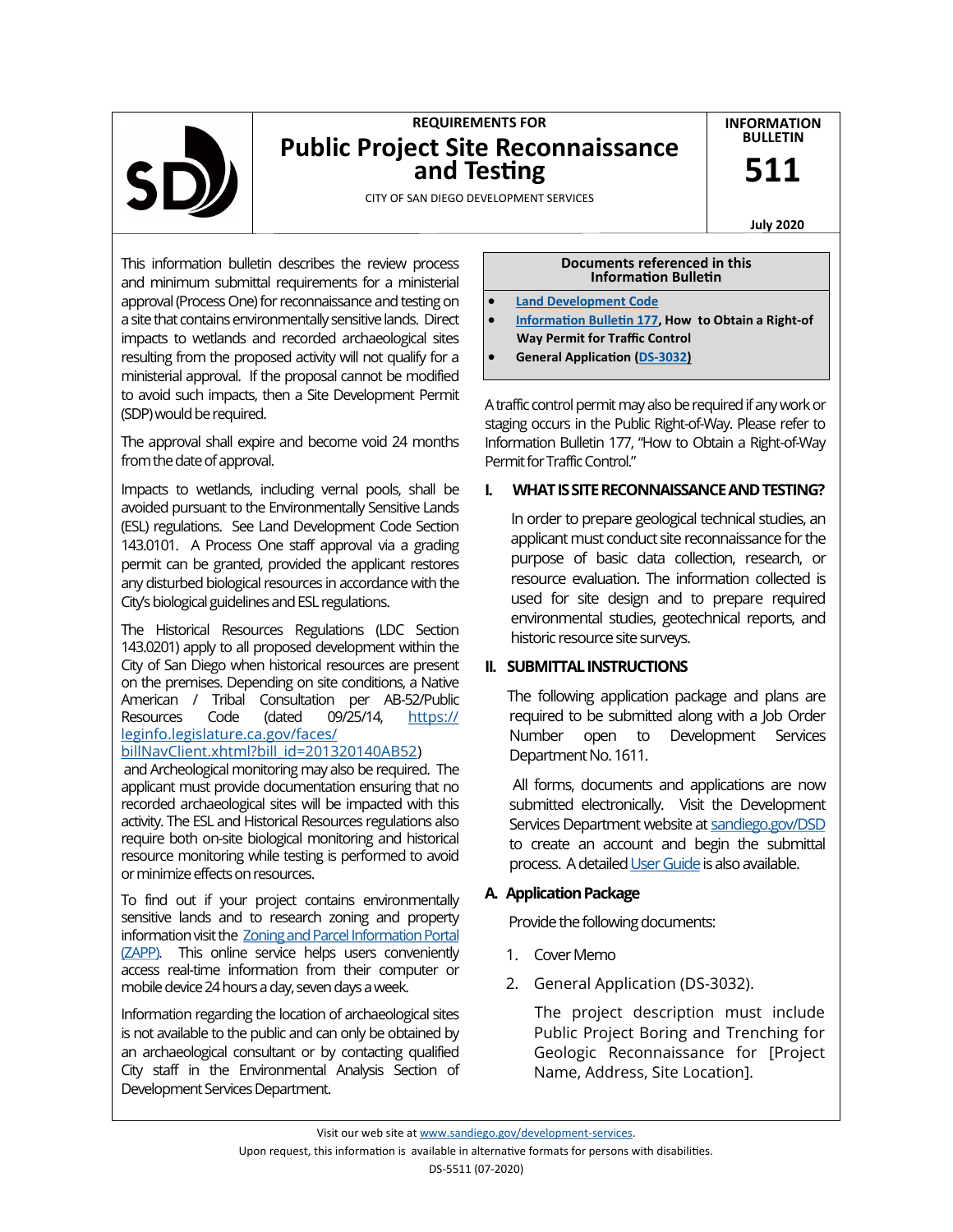3. Photos: provide site photos  $(4'' \times 6''$  or larger) that show the existing vegetation on site. Include photos of any proposed route of access. 4. Biological Resources Survey Letter (if applicable). The biological resource survey letter must include a site plan showing MHPA boundaries, vegetation types, access route (s), testing methods and locations, site photos and any restricted areas requiring staking, flagging and/or fencing. 5. Historical Resources Survey Letter (if applicable). The Historical Resources Letter must include documentation verifying that no recorded archaeological sites would be impacted by this activity, and include a site plan showing access route (s), testing locations and any restricted areas requiring staking, flagging and/or fencing. Archaeological site information must be submitted as a Confidential Appendix, under topographic information. all access roads, to daylight. 9. Identify future development boundaries. 10. Show and identify exact locations of boring and trench. 11. Centerline stationing of temporary provided on the plans. thought to be required. used and the method. 14. Show existing structures, topography and

**Page 2 City of San Diego · Information Bulletin 511 July 2020**

### **B. Plans**

separate cover.

**Title Sheet –** Provide the following information on the first sheet of the plans:

- 1. A bullet point narrative that details the project's complete scope of work, including all items of work to be done with clear and complete symbols and unique hatch patterns for each type of associated work or sensitive resource.
- 2. Show the Project Team-List names and phone numbers.
- 3. Vicinity Map.
- 4. Grading Quantities information must be provided.
- 5. Typical temporary construction access road cross section (if applicable).
- 6. A key map showing the shaded areas and construction access road (existing and proposed) to each boring/trenching location on the key map.
- 7. Show the limit of disturbance and limit of

grading for all work including access route (s) and staging areas. Including accurate

- 8. Show proposed cut/fill slopes associated with
- 
- construction access roads does not need to be
- 12. Show and identify the location and widths of all access roads, even where grading is not
- 13. Note on the plan the type of equipment to be
- vegetation on site and within 100 feet from the property line. Include MHPA boundary lines on all plan view sheets.
- 15. Provide planting and irrigation information consistent with the Land Development Manual Project Submittal Requirements, Section 3 (if applicable). Information may be provided on a separate Land Revegetation Plan or may be included with the Boring and Trenching Plan, provided the information is clear. Differentiate between hydroseed and container plantings. Provide notes on plans for inspections, letters of verification, establishment and maintenance.
- 16. Show and identify existing and proposed vegetation. Note habitat types.
- 17. Show any wetlands, including vernal pools, that exist on the site.
- 18. Provide vegetation type information on an orthophoto plan which includes the locations of borings, trenches, access roads and any restricted/sensitive areas requiring staking, flagging and/or fencing.